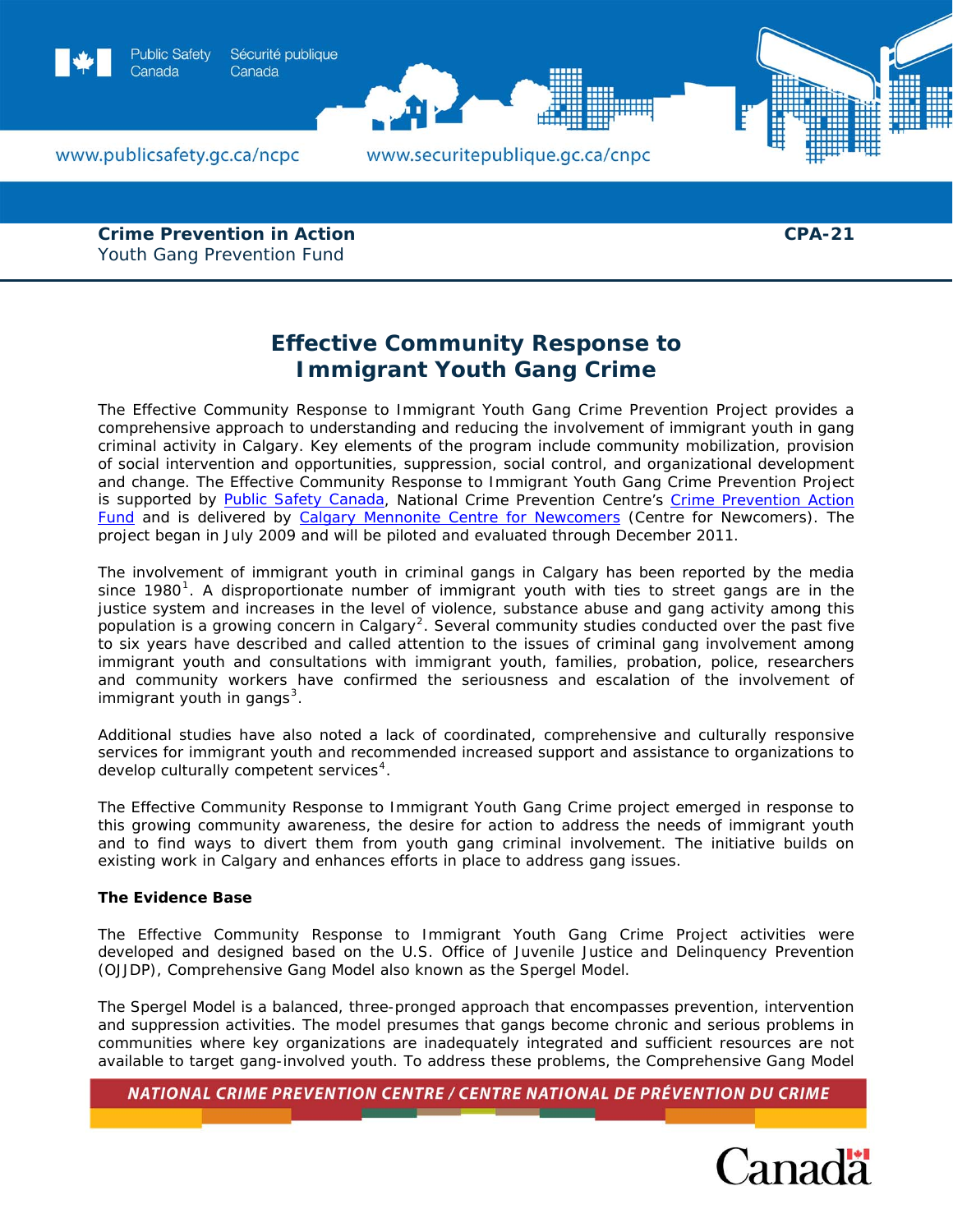calls for community institutions - including law enforcement, social welfare agencies, and grass roots organizations - to work together to achieve a more integrated, team-oriented approach.

The model was piloted in the Little Village neighbourhood of Chicago, Illinois, starting in 1992. With some subsequent modifications, this design gave rise to the OJJDP Comprehensive Community-Wide Gang Model in 1995 and has been implemented and tested in 5 sites across the United States.

The evaluation concluded that:

- Serious gang violence among the targeted gang members was lower than among members of comparable gangs in the area. Specifically, there were fewer arrests for serious gang crimes (especially aggravated batteries and aggravated assaults) involving members of targeted gangs in comparison with a control group of youths from the same gangs and members of other gangs in Little Village.
- Using a combination of various social interventions involving youth outreach workers and suppression tactics, was more effective for more-violent youths, while the sole use of youth social workers was more effective for less-violent youths.
- The project was apparently most effective in assisting older youths to significantly reduce their criminal activities (particularly violence) more quickly than would have been the case if no project services had been provided.
- The project was particularly successful in reducing drug arrests for program youth compared to comparison and quasi-program youth, who showed increased drug arrests<sup>[5](#page-3-2)</sup>.

## **Program Components**

The Effective Community Response to Immigrant Youth Gang Crime includes the following activities:

#### *Community Mobilization*

The project staff provide outreach to a variety of institutions, service providers, networks and grassroots community groups. They share information regarding the specific risk factors, protective factors, and pathways of immigrant youth involved in gangs and assist the organizations to develop action plans that increase their capacity and responsiveness to meet the needs of vulnerable immigrant youth. As part of the community mobilization, a multi-sector Steering Committee advises on the development of a city wide action plan to support gang-involved and high-risk immigrant youth. The connections made with people, especially those knowledgeable about culture and how to provide services in culturally competent and relevant ways has created a strong network for the development and implementation of direct interventions with immigrant youth.

#### *Provision of Social Interventions and Opportunities*

Targeted intervention services and leadership development is provided to gang involved and highrisk immigrant youth. Youth are referred from a number of sources including police, probation, youth services and through individuals in the community. An in-depth assessment to identify their specific risks and protective factors is then conducted and based on these factors personal action plans are developed. Activities include coaching, counselling and referral to appropriate resources and services. Dealing with needs that are unique to immigrant youth is primary and these include intergenerational conflict, racism, discrimination and cultural understanding of systems such as education and criminal justice.

At the group level, youth are involved in a life skills/ pre-employment program and are provided connections to supported employment. Group interventions include programming five half-days per week for a three to six month period, with up to three field trips for community activities, such as outdoor challenge and community services. Participation is re-evaluated after a three month period to ensure activities are still relevant and appropriate and progress is being made. Project staff focus initially on individual support for the youth participants in order to prepare them for group programming.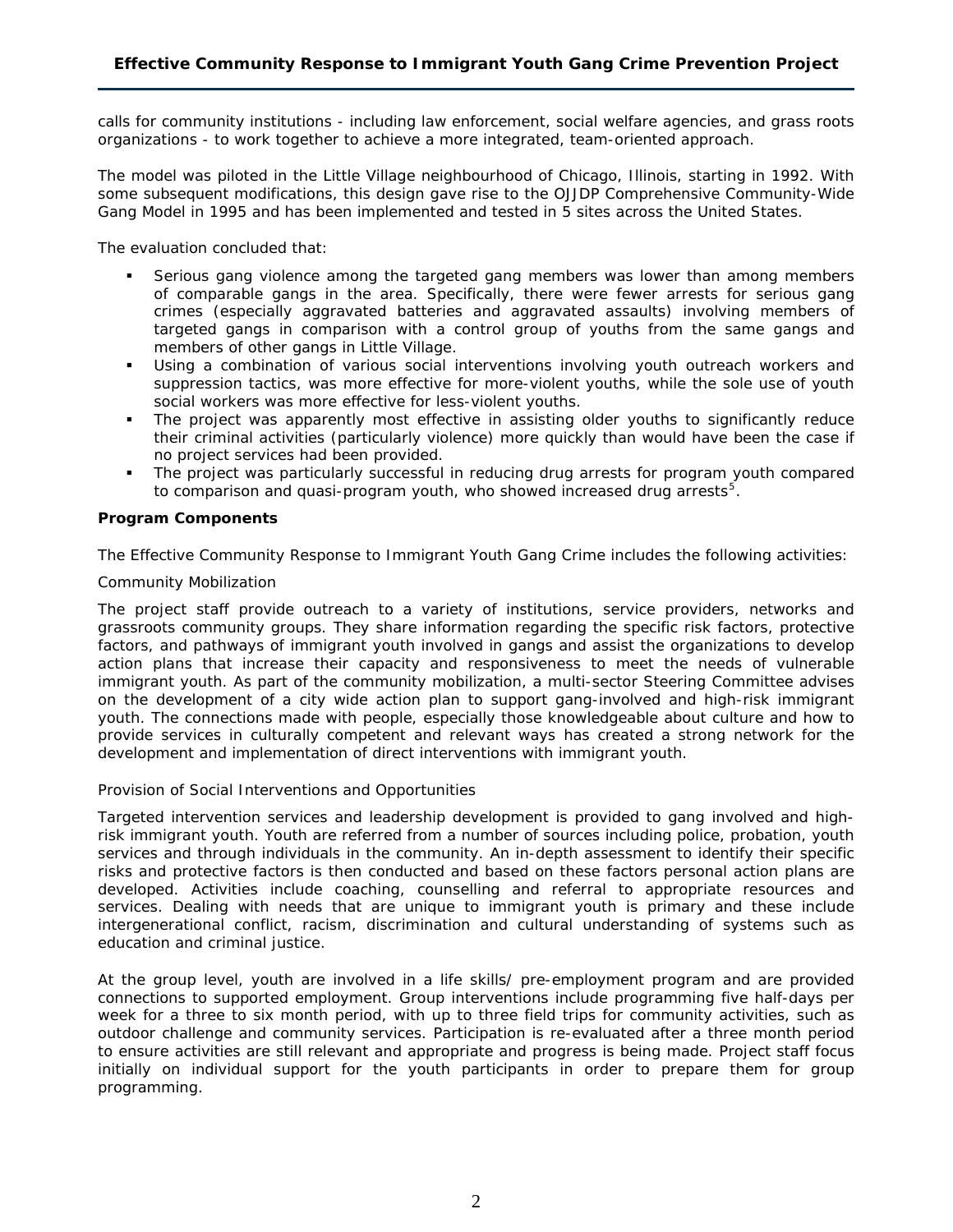The project collaborates with the [Coalition for Equal Access to Education](http://www.eslaction.com/index.php) to provide leadership training for up to 20 immigrant youth who have been in contact with the law and are no longer under parole/probationary supervision. Bi-weekly seminars over three months help the youth develop skills in community organization, mentorship, and organizational and project management. Under the supervision of program staff, these youth then develop and implement initiatives to educate stakeholders and the public about gang issues. The project also includes a mentor program that focuses on high-risk immigrant youth.

## *Suppression & Control*

Supporting the [Calgary Police Service](http://www.calgarypolice.ca/) with its gang strategy is a major component of the Project. The Project staff use their knowledge and community connections to help the Police devise and implement culturally responsive plans. They assist in the coordination of suppression activities, including: arrest, warning, behaviour modeling, crisis intervention, neighbour patrol, reporting of criminal activities and parole/probation compliance.

## *Organizational Change and Development*

Project staff provide outreach and support to institutions, public services, service providers and community based organizations to develop cultural and organizational competencies to work effectively with gang involved and high risk immigrant youth. They provide individual assistance to approximately 30 organizations and work to increase knowledge of the gang phenomenon in Calgary and guide them through a process of institutional change. A systematic review of the policies, programs and services of each participating organization is conducted and recommendations made to improve access in the areas of education, family support, social services and recreation.

## **Program Participants**

The project works with young immigrant adults aged 18-27 who are currently involved in gangs; immigrant youth aged 12-17 who are at high risk of joining gangs; and young immigrant adults aged 18-27 who have been incarcerated on gang related offenses and are no longer under correctional jurisdiction. On the organizational front, the project works with a wide variety of community organizations to provide support for culturally appropriate services to immigrant youth and their families.

# **Key Partners**

The Effective Community Response to Immigrant Youth Gang Crime involves many partnerships in the community, including:

- Calgary Police Services
- City of Calgary Calgary Neighbourhood Services
- **Coalition for Equal Access to Education**
- CARE Strategy for Children and Youth of Immigrant Families of the Immigrant Sector Council of Calgary
- **University of Calgary Faculty of Social Work**
- Calgary Young Offender Centre
- Calgary Board of Education
- Calgary Catholic School Board
- Calgary Health Region
- Service Canada

#### **Evaluation Design**

A comprehensive evaluation of the project is being conducted by a third party evaluator. The purpose of the evaluation is to document and measure the project implementation in order to contribute to the knowledge of what components work best to prevent or reduce gang involvement.